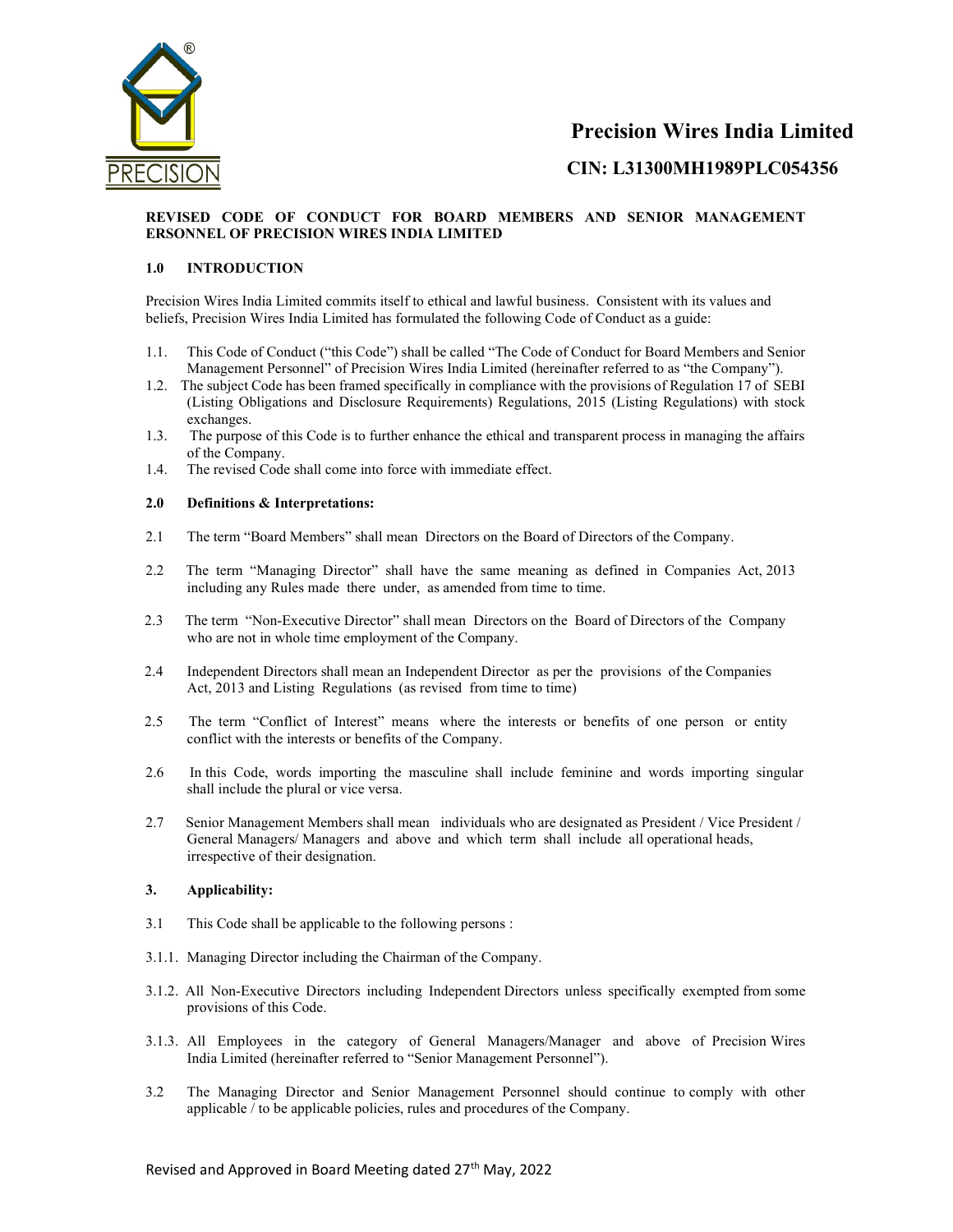

#### 4.0 Key Requirements :

- 4.1. The Board Members and Senior Management Personnel must act within the authority conferred upon them and in the best interests of the Company and observe the following Code of Conduct:
- 4.1.1. Shall act honestly, diligently and in good faith and integrity in all their dealings with and for the Company.
- 4.1.2. Shall act in accordance with highest standards of integrity, fairness and ethical conduct while working for the Company as well as in representing the Company without their judgment being subordinated and also to fulfill their fiduciary obligations.
- 4.1.3. Shall not involve themselves in making any decision on a subject matter in which a conflict of interests arises or could arise, between their personal interest and the interests of the Company. In the event of apprehending such conflict of interests the relevant facts shall be disclosed in writing explaining the circumstances that would create or could create the conflicts of interests to: (a) the Board of Directors in the case any Director and (b) Managing Director in the case of Senior Management Personnel for further directions in the matter.
- 4.1.4. Shall avoid having any personal financial interests in works or contracts awarded by the Company.
- 4.1.5. Shall avoid any relationship with a contractor or supplier (either directly or indirectly such as through a family member or other person or organization with which they are associated) that could compromise the ability to transact business on a professional, impartial and competitive basis or that may influence decision to be made by the Company.
- 4.1.6. Shall not hold any positions or jobs or engage in outside business or other interests that adversely affect the performance of duties of the Company. Managing Director and Senior Management Personnel are expected to devote their full attention to the business interests of the Company and as, more particularly, subject to terms and conditions laid down in their respective contracts / appointment letters.
- 4.1.7. Shall not exploit for their own personal gain, the opportunities that are discovered through Company's business, information or position, unless the opportunity is disclosed fully in writing to the Company's Board of Directors and Managing Director as the case may be.
- 4.1.8. Shall not seek to accept directly or indirectly any gifts from anyone having business dealings with the Company.
- 4.1.9. Shall immediately bring to the notice of the Board about any unethical behavior, suspected fraud or violation of the Company's policies.
- 4.1.10. Shall be free to pursue any kind of civil / political activities and can become Member or Office Bearers of any Trade Organization so long as it does not adversely affect or is detrimental to the business of the Company.
- 4.1.11. Shall comply with all applicable laws, rules and regulations and any violation thereon may make them personally liable. Directors and Senior Management Personnel may be subjected to disciplinary action by the Company for violation of provisions of law.
- 4.1.12. Shall become and remain familiar with Company's business and the economic and competitive environment in which the Company operates and understands Company's business plan, strategies and objectives.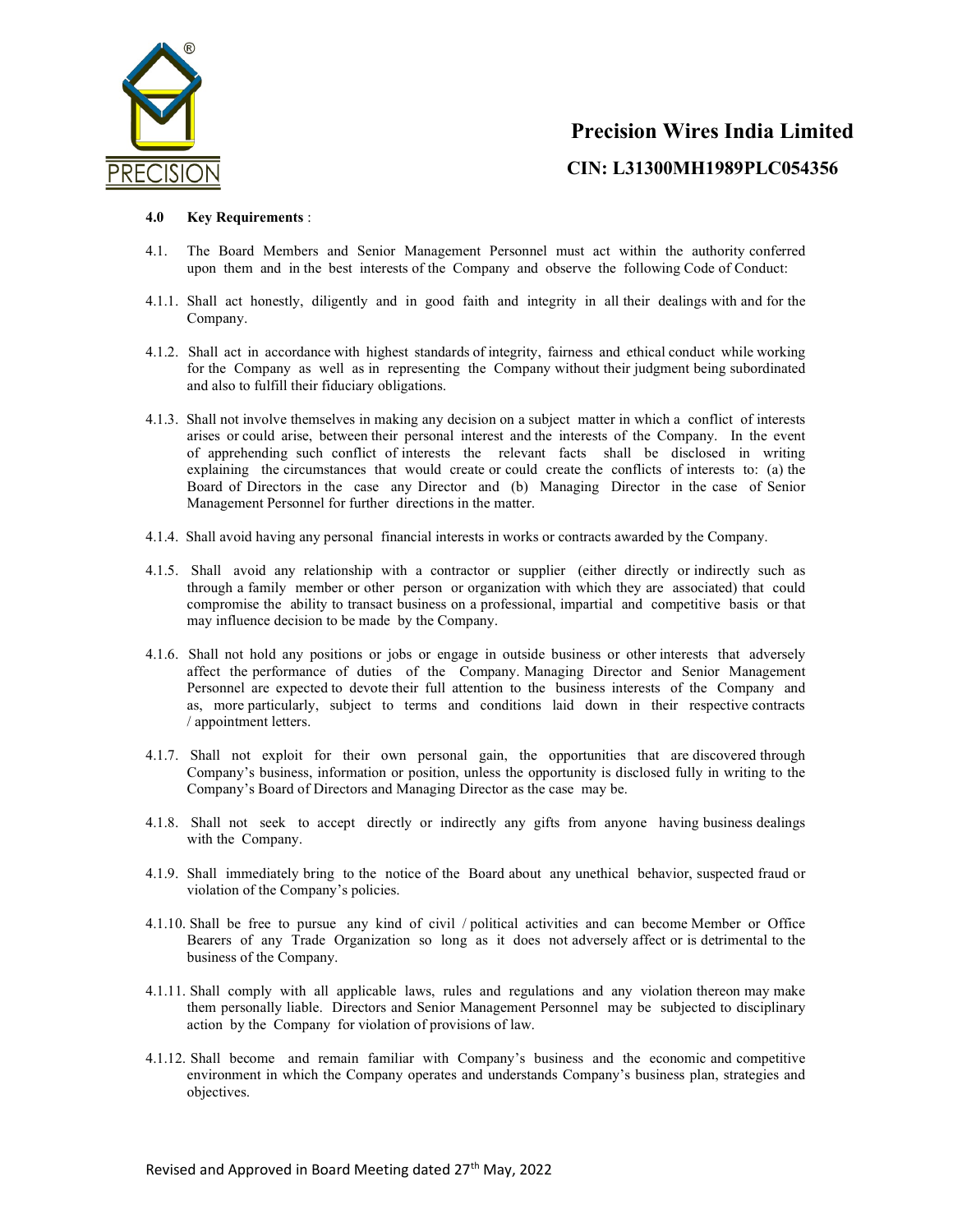

## CIN: L31300MH1989PLC054356

- 4.1.13. Shall not derive benefit or assist others to derive benefit by giving investment advice from the access to and possession of information about the Company, not in public domain and therefore constitute insider information. The Board Members and Senior Management Personnel shall make timely disclosures of (i) trading in the shares of the Company, (ii) transactions having personal interest and (iii) related party transactions that are required to be made under laws, rules and regulations and Code of Conduct / Internal Procedure for prevention of Insider Trading in the Securities of Precision Wires India Limited.
- 4.1.14. Any information concerning the Company's business, its customers, suppliers, etc, which is not in the public domain and to which the Board Members and Senior Management Personnel have access or possesses such information, must be considered confidential and held in confidence, unless authorized to do so and when disclosure is required as a matter of law. No Board Members and Senior Management Personnel shall provide any information either formally or informally, to the press or any other publicity media, unless specifically authorized.
- 4.1.15. Shall not encourage any activity which would result in misusing the Company's assets. This would include both tangible and intangible assets.
- 4.1.16. Shall be committed to shareholders' worth value and shall strictly comply with all regulations and laws that govern shareholders' right. The shareholders shall be informed about all relevant aspects about the Company's business and disclose such information as may be required from time to time, in accordance with applicable rules and regulations.
- 4.1.17. Non-executive Directors who are categorized as independent directors shall inform the Chairman in case of changes in their interest which impacts their independence as a Board Member or of any conditions which may interfere with their ability to perform their Board or Board Committee duties.

## 5.0 Code of Conduct for Independent Directors:

Code of conduct applicable to the Independent Directors shall be as per the Appendix II to this code.

## 6.0 Enforcement of Code of Conduct

- A. Company Secretary shall be the Compliance Officer for the purpose of this Code.
- B. Each Board Member and Senior Management Personnel shall be accountable for fully complying with this Code.
- C. Compliance Officer shall report breach of this Code, if any, which comes to his notice to the : (a) Board in the case of all Board Members and (b) Managing Director in the case of Senior Management Personnel.
- D. The Company shall ensure confidentiality and protection to any person who has, in good faith, reported a violation or as suspected violation of law, of this Code or other Company policies, or against any person who is assisting in any investigation or process with respect to such a violation.
- E. Penalty for breach of this Code by Senior Management Personnel shall be determined by the Managing Director. In case of breach of this Code by the Managing Director or Non- Executive Directors, the same shall be examined by the Board of Directors for initiating appropriate action as deemed necessary.

## 7.0 Waiver and Amendments of the Code

7.1 No waiver of any of the provisions of this Code shall be valid unless the Board of Directors of the Company approves such waiver in case of Board Members and by Managing Director in the case of Senior Management Personnel.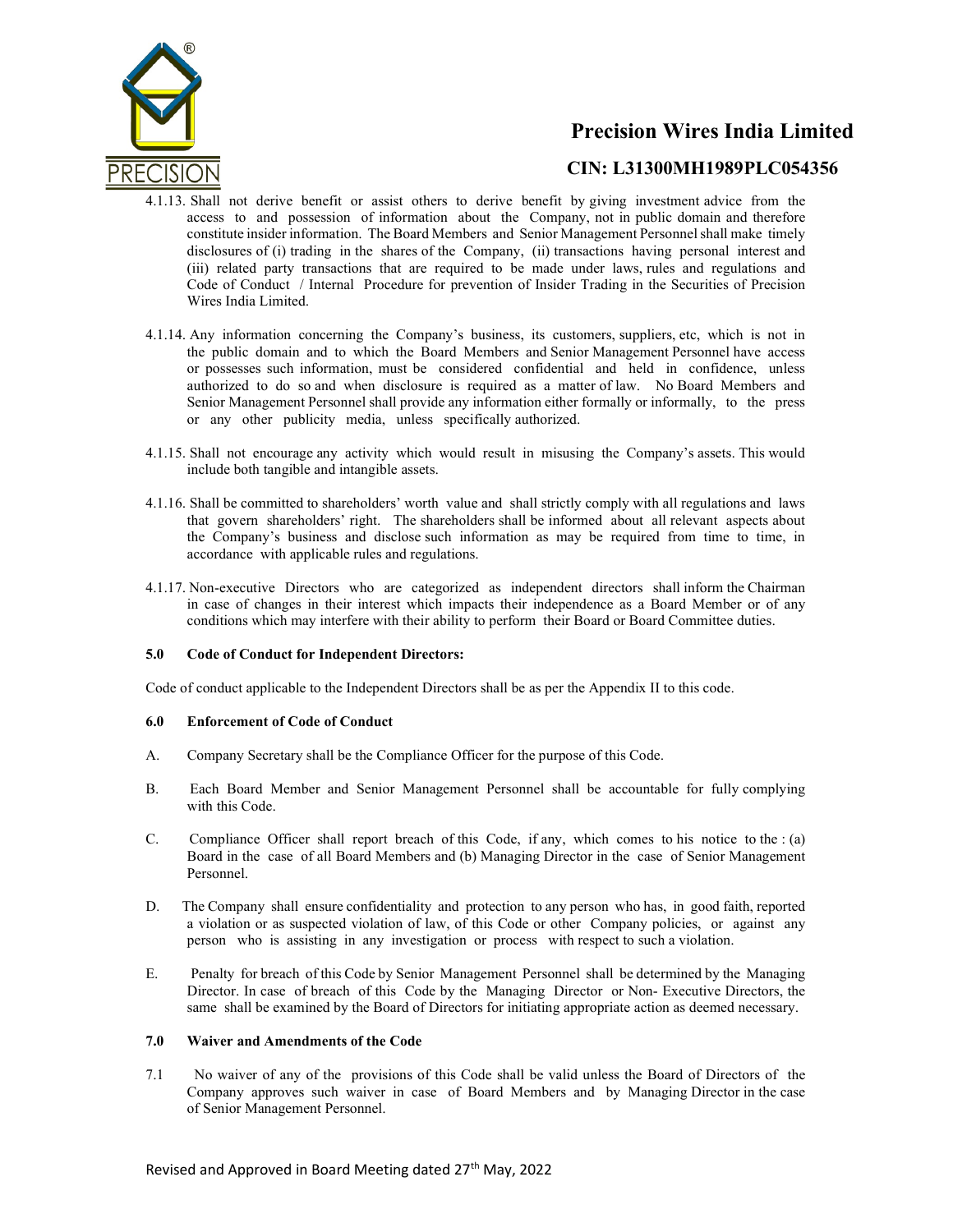

7.2 The provisions of this Code can be amended by the Board of Directors of the Company from time to time.

## 8.0 Insertion of the Code in website.

8.1. As required by Regulation 17 of the Listing Regulation, this code and any amendments thereto shall be posted on the website of the Company.

## 9.0 Affirmation of compliance of the Code

9.1. In terms of Regulation 17 of the Listing Regulation, all Board Members and Senior Management Personnel shall within 30 days of close of every financial year affirm compliance with the Code. A proforma of Annual Compliance Report is annexed to this Code as Appendix I. The Annual Compliance Report shall be forwarded to the Compliance Officer of the Company.

## 10.0 Conclusion.

10.1. This Revised Code embodies the belief that acting always with the Company's legitimate interests in mind and being aware of the Company's responsibility towards its stakeholders is an essential element of its long term growth and excellence.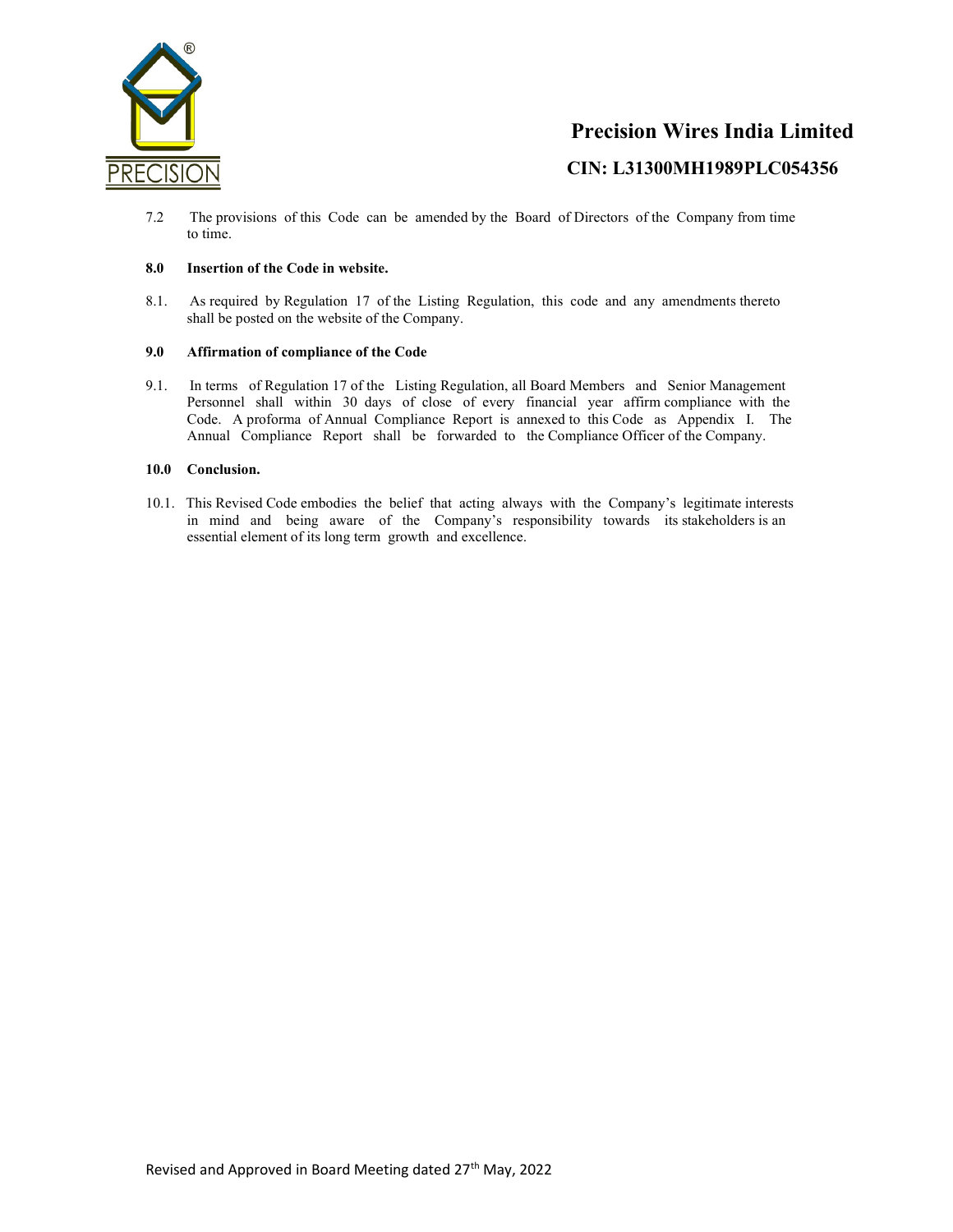

## APPENDIX – I

## PRECISION WIRES INDIA LIMITED

## ANNUAL COMPLIANCE REPORT

## REVISED CODE OF CONDUCT FOR BOARD MEMBERS & SENIOR MANAGEMENT PERSONNEL

To

The Compliance Officer, Precision Wires India Limited Saiman House,  $2<sup>nd</sup>$  Floor, J A Raul Street, Prabhadevi, Mumbai - 400025

I \_\_\_\_\_\_\_\_\_\_\_\_\_\_\_\_\_\_\_\_\_\_\_\_\_\_\_do hereby solemnly affirm that to the best of my knowledge and belief, I have fully complied with the provisions of the REVISED CODE OF CONDUCT FOR BOARD MEMBERS / SENIOR MANAGEMENT PERSONNEL during the financial year ending 31st March, 201.

| Date: $\cdots$ |
|----------------|
|                |

\* To be submitted by 30th April each year.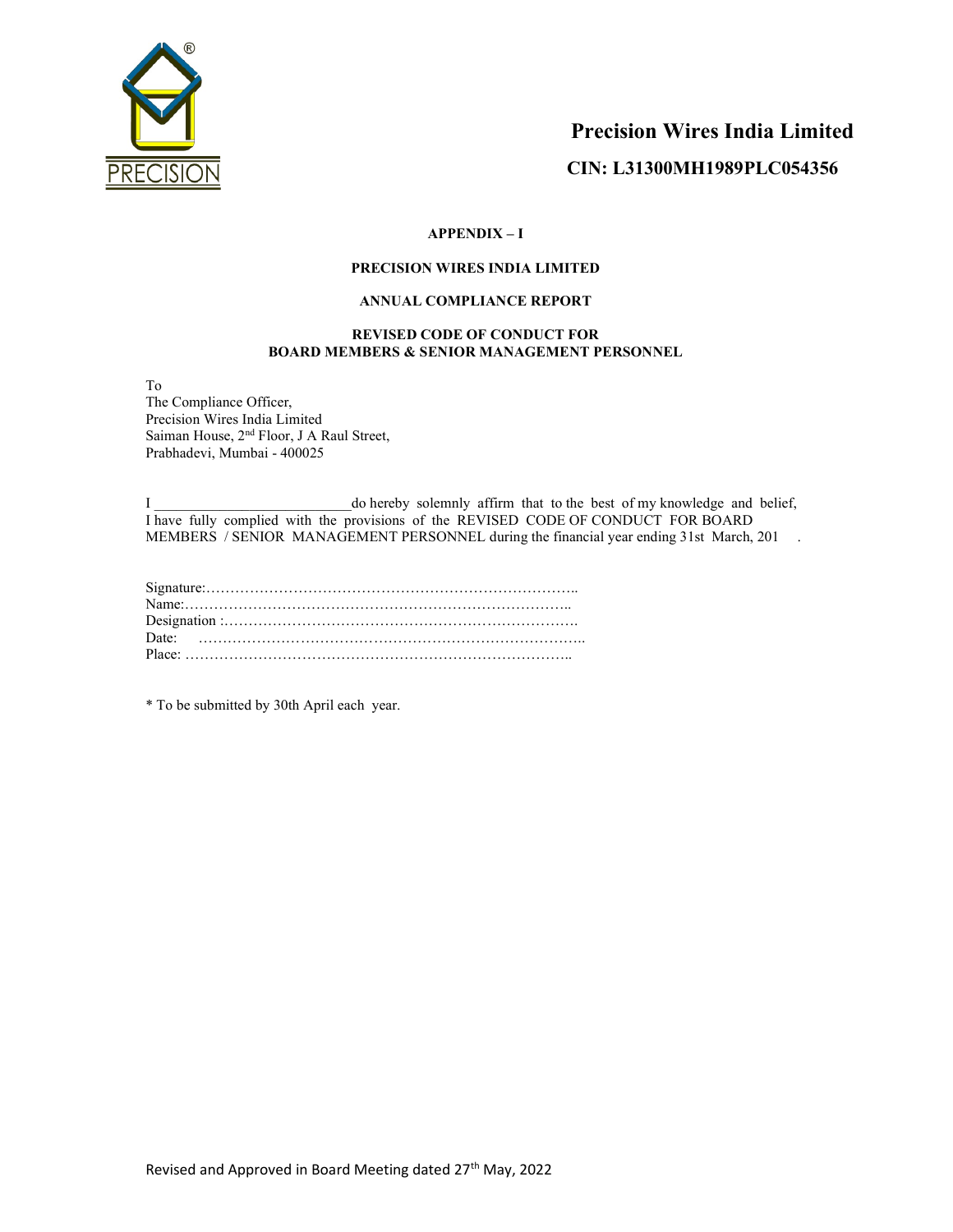

## APPENDIX – II

#### PRECISION WIRES INDIA LIMITED

#### CODE FOR INDEPENDENT DIRECTORS

The Code is a guide to professional conduct for Independent Directors. Adherence to these standards by Independent Directors and fulfilment of their responsibilities in a professional and faithful manner will promote confidence of the investment community, particularly minority shareholders, regulators and companies in the institution of Independent Directors.

#### I. Guidelines of professional conduct:

An Independent Director shall:

- 1. uphold ethical standards of integrity and probity;
- 2. act objectively and constructively while exercising his duties;
- 3. exercise his responsibilities in a bona fide manner in the interest of the company;
- 4. devote sufficient time and attention to his professional obligations for informed and balanced decision making;
- 5. not allow any extraneous considerations that will vitiate his exercise of objective independent judgment in the paramount interest of the company as a whole, while concurring in or dissenting from the collective judgment of the Board in its decision making;
- 6. not abuse his position to the detriment of the company or its shareholders or for the purpose of gaining direct or indirect personal advantage or advantage for any associated person;
- 7. refrain from any action that would lead to loss of his independence;
- 8. where circumstances arise which make an Independent Director lose his independence, the Independent Director must immediately inform the Board accordingly;
- 9. assist the company in implementing the best corporate governance practices.

## II. Role and functions:

The Independent Directors shall:

- 1. help in bringing an independent judgment to bear on the Board's deliberations especially on issues of strategy, performance, risk management, resources, key appointments and standards of conduct;
- 2. bring an objective view in the evaluation of the performance of board and management;
- 3. scrutinise the performance of management in meeting agreed goals and objectives and monitor the reporting of performance;
- 4. satisfy themselves on the integrity of financial information and that financial controls and the systems of risk management are robust and defensible;
- 5. safeguard the interests of all stakeholders, particularly the minority shareholders;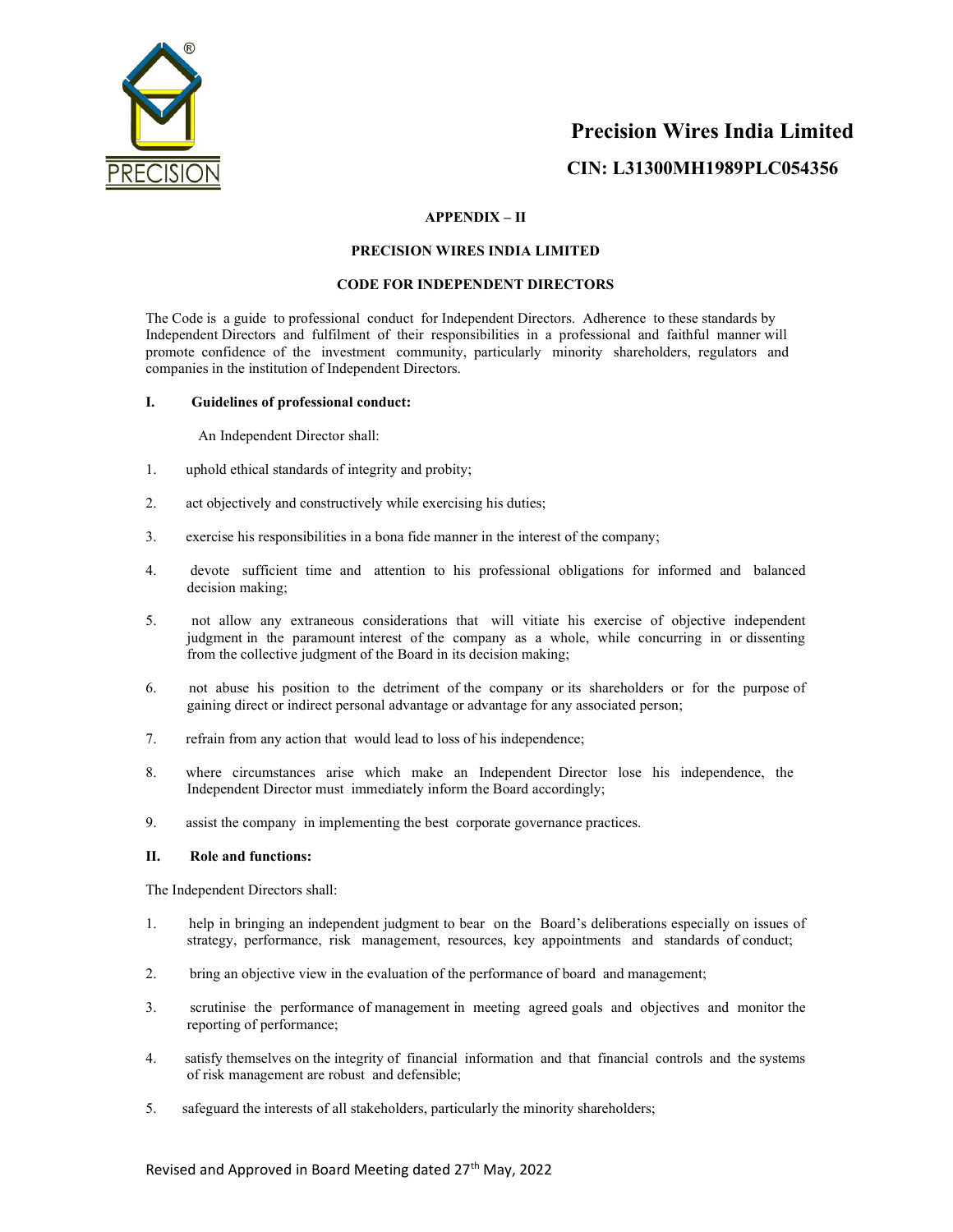

- 6. balance the conflicting interest of the stakeholders;
- 7. determine appropriate levels of remuneration of executive directors, key managerial personnel and senior management and have a prime role in appointing and where necessary recommend removal of executive directors, key managerial personnel and senior management;
- 8. moderate and arbitrate in the interest of the company as a whole, in situations of conflict between management and shareholder's interest.

## III. Duties:

The Independent Directors shall—

- 1. undertake appropriate induction and regularly update and refresh their skills, knowledge and familiarity with the company;
- 2. seek appropriate clarification or amplification of information and, where necessary, take and follow appropriate professional advice and opinion of outside experts at the expense of the company;
- 3. strive to attend all meetings of the Board of Directors and of the Board committees of which he is a member;
- 4. participate constructively and actively in the committees of the Board in which they are chairpersons or members;
- 5. strive to attend the general meetings of the company;
- 6. where they have concerns about the running of the company or a proposed action, ensure that these are addressed by the Board and, to the extent that they are not resolved, insist that their concerns are recorded in the minutes of the Board meeting;
- 7. keep themselves well informed about the company and the external environment in which it operates;
- 8. not to unfairly obstruct the functioning of an otherwise proper Board or committee of the Board;
- 9. pay sufficient attention and ensure that adequate deliberations are held before approving related party transactions and assure themselves that the same are in the interest of the company;
- 10. ascertain and ensure that the company has an adequate and functional vigil mechanism and to ensure that the interests of a person who uses such mechanism are not prejudicially affected on account of such use;
- 11. report concerns about unethical behavior, actual or suspected fraud or violation of the company's code of conduct or ethics policy;
- 12. acting within his authority, assist in protecting the legitimate interests of the company, shareholders and its employees;
- 13. not disclose confidential information, including commercial secrets, technologies, advertising and sales promotion plans, unpublished price sensitive information, unless such disclosure is expressly approved by the Board or required by law.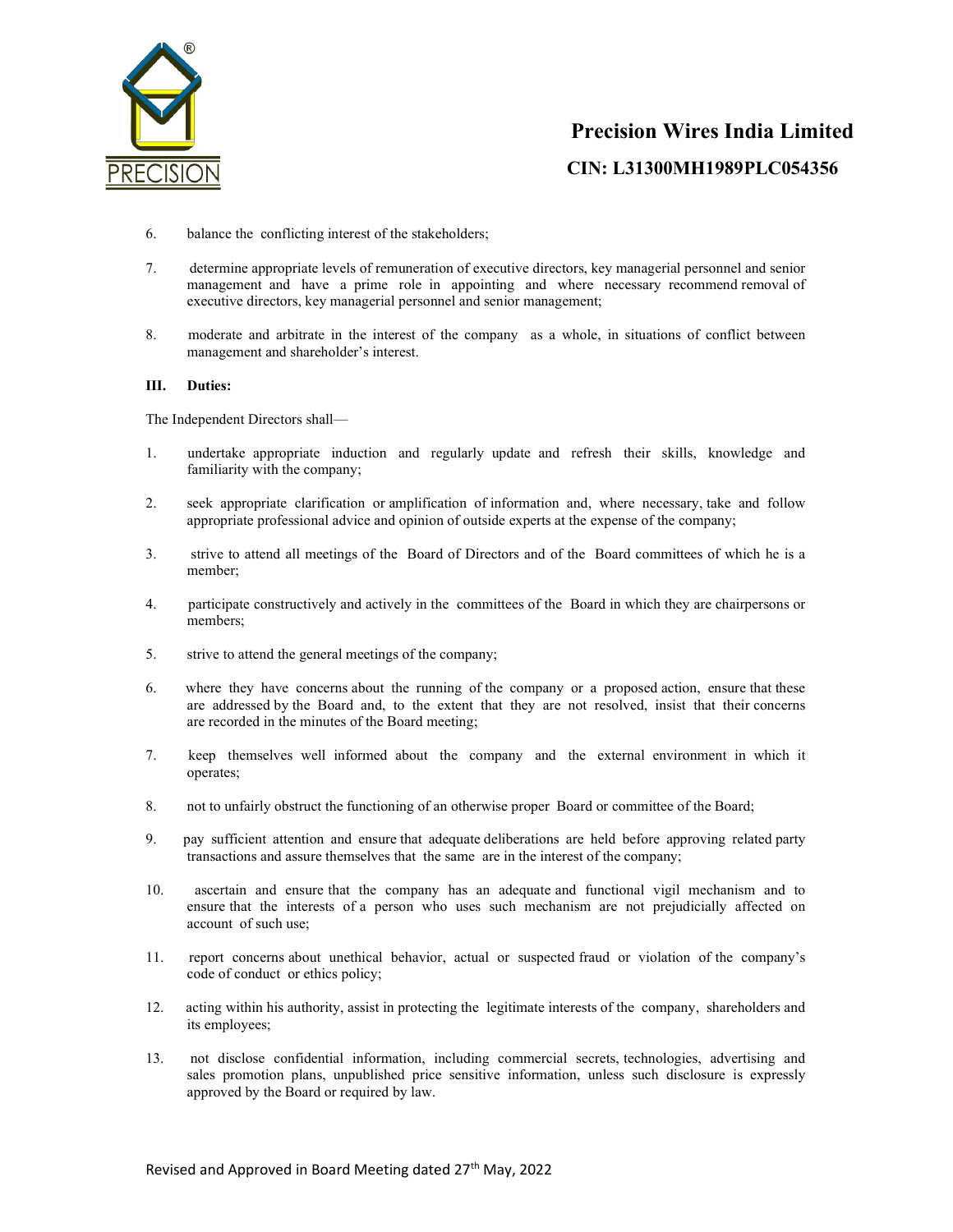

CIN: L31300MH1989PLC054356

## IV. Manner of appointment:

- 1. Appointment process of Independent Directors shall be independent of the company management; while selecting Independent Directors the Board shall ensure that there is appropriate balance of skills, experience and knowledge in the Board so as to enable the Board to discharge its functions and duties effectively.
- 2. The appointment of Independent Director(s) of the company shall be approved at the meeting of the shareholders.
- 3. The explanatory statement attached to the notice of the meeting for approving the appointment of Independent Director shall include a statement that in the opinion of the Board, the Independent Director proposed to be appointed fulfills the conditions specified in the Act and the rules made t thereunder and that the proposed director is independent of the management.
- 4. The appointment of Independent Directors shall be formalized through a letter of appointment, which shall set out:
- a) the term of appointment;
- b) the expectation of the Board from the appointed director; the Board-level committee(s) in which the director is expected to serve and its tasks;
- c) the fiduciary duties that come with such an appointment along with accompanying liabilities;
- d) provision for Directors and Officers (D and O) insurance, if any;
- e) the Code of Business Ethics that the company expects its directors and employees to follow;
- f) the list of actions that a director should not do while functioning as such in the company; and
- g) the remuneration, mentioning periodic fees, reimbursement of expenses for participation in the Boards and other meetings and profit related commission, if any.
- 5. The terms and conditions of appointment of independent directors shall be open for inspection at the registered office of the company by any member during normal business hours.
- 6. The terms and conditions of appointment of independent directors shall also be posted on the company's website.

## V. Re-appointment:

The re-appointment of independent director shall be on the basis of report of performance evaluation.

## VI. Resignation or removal:

- 1. The resignation or removal of an Independent Director shall be in the same manner as is provided in sections 168 and 169 of the Act.
- 2. An Independent Director who resigns or is removed from the Board of the company shall be replaced by a new Independent Director within a period of not more than one hundred and eighty days from the date of such resignation or removal, as the case may be.